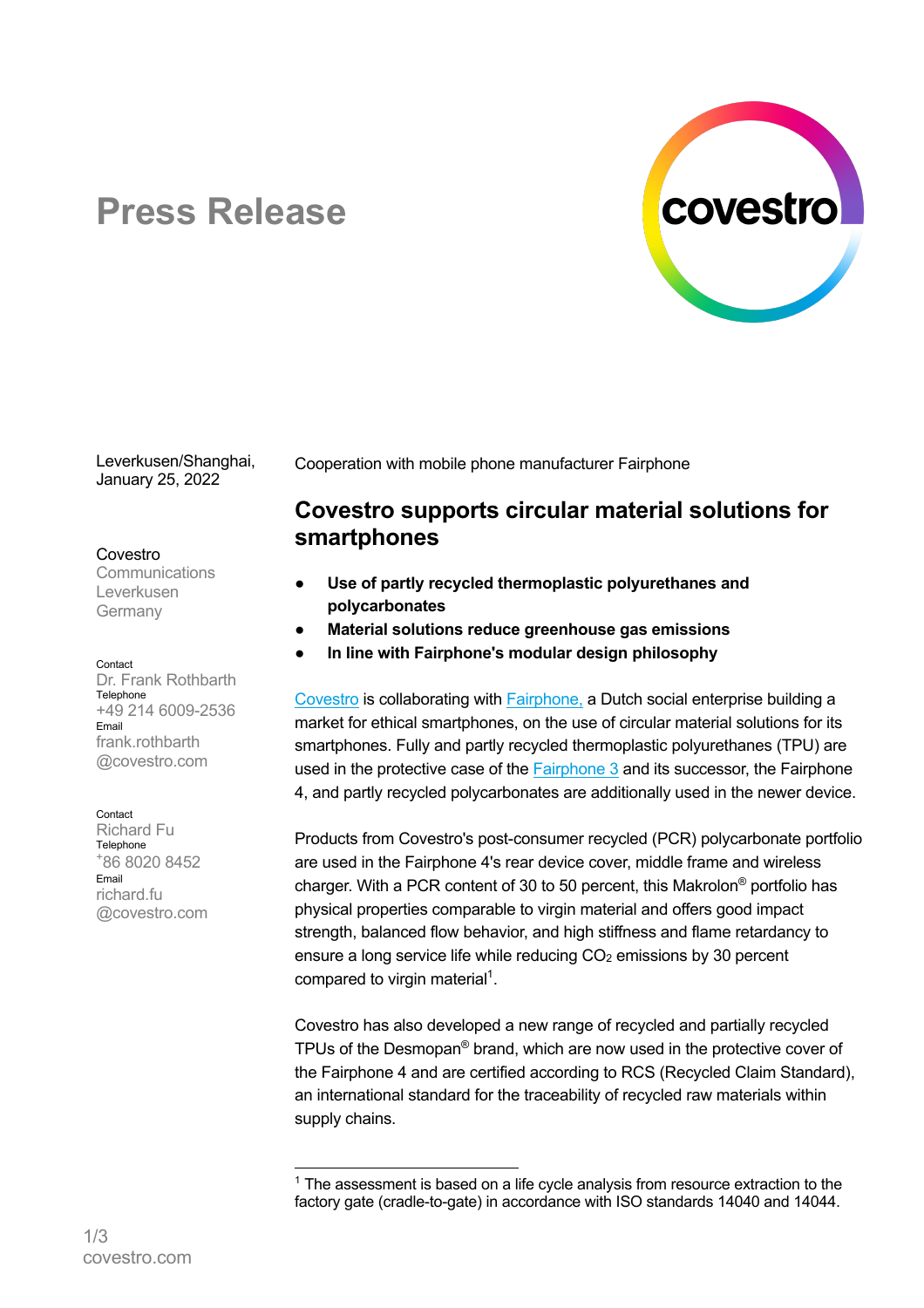

This includes the product Desmopan® 3095AU RC100, which was developed after identifying several streams of post-industrial recycled plastics. The fully recycled material exhibits the typical advantages of TPU, for example, high chemical and abrasion resistance, but easier processability because it melts at lower temperatures and flows better than virgin material. The product has proven itself when used in the protective case of the Fairphone 3 and is now being used in the Fairphone 4. It is available in three color variants: gray, green and pink.

# **Modular design favors better repairability**

Fairphone devices are known for their modular design, which favors better repairability. Such a design requires materials with robust mechanical properties to enable repeated disassembly and repair. The glass-fiber-reinforced grade of the Makrolon® PCR portfolio offers a good solution for the heavily stressed center frame of the Fairphone 4. The increased stiffness and impact resistance are in line with Fairphone's modular design approach. Covestro thus also supports a mono-material approach in each case for the use of polycarbonates in the housing and TPU plastics in the protective cover to facilitate recycling of the smartphones at the end of their useful life.

"With the help of our post-consumer recycling portfolio, we support Fairphone in achieving its sustainability goals. This includes particularly robust material solutions that enable a modular design of Fairphone products and promote their repairability," says Nan Hu, VP Head of Global Industrial Marketing Electronics & Electrical in the Engineering Plastics business entity at Covestro. "Such projects and collaborations are in line with our vision to become fully circular."

"With a shared mission to create a more equitable and sustainable future, Fairphone is pleased to collaborate with Covestro and use its recycled and recyclable materials solutions in our Fairphone 4. We believe Covestro can help us work towards a circular economy that creates a more sustainable world. This is just a first step, and we will continue to support Covestro in developing more sustainable materials," says Wayne Huang, VP Product Operations at Fairphone.

# **About Fairphone:**

Fairphone is building a market for ethical phones and motivating the industry to act more responsibly. We design, produce and sell smartphones to uncover the supply chain behind our products, raise awareness for the most urgent issues, and prove that it's possible to do things differently. Together with our partners and collaborators, we're working to make caring for people and the planet a natural part of doing business.

# **About Covestro:**